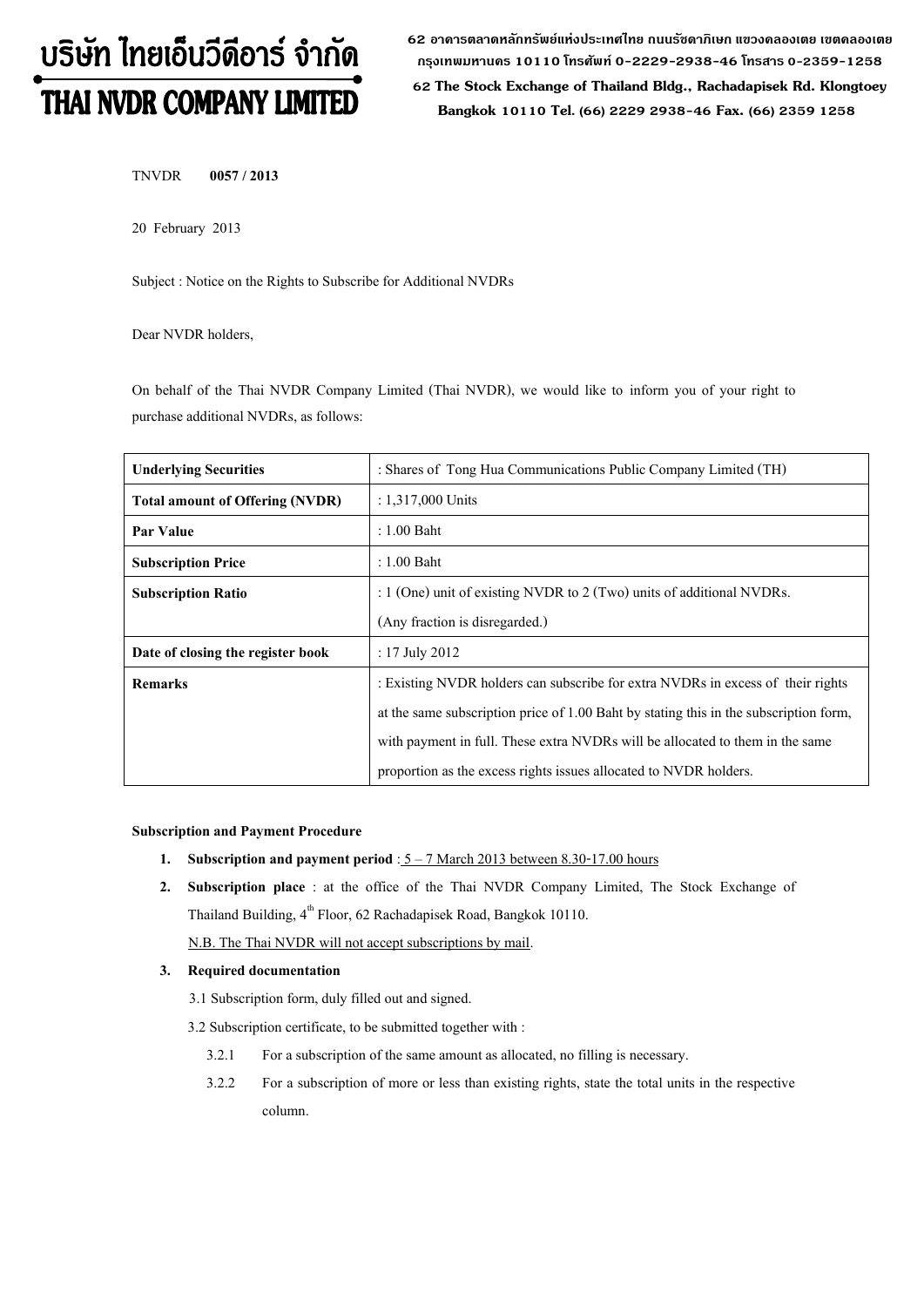## **4. Payment**

**Subscription for full entitlement or less than or excess the entitlement**, please make payment by one check or one cashier check which is collectable through clearing house in Bangkok. The check or cashier check shall be dated from 5 to 7 March 2013. Indicate the subscription date and make it payable to *"Tong Hua Communications Public Company Limited for share subscription".*

- **5.** If NVDR holders fail to exercise their rights or make a payment within the allotted time schedule, or the check or cashier check is not honored, it shall be deemed that such NVDR holders do not wish to exercise their subscription rights. Thai NVDR shall thus regard the subscription as being void.
- **6.** Refund for unallotted NVDRs.

If the excess rights NVDRs were not allotted in full because the number of NVDRs subscribed for were more than the number or remaining units of NVDRs, the Thai NVDR will make a refund (without interest) to the NVDR holders by check for the unallotted NVDRs and send it by registered mail to the address that appears on the Share Register Book on the date of closing the book, within 7 business days after the Thai NVDR has received the refund from the underlying company.

Should you need any further information, please do not hesitate to contact Thai NVDR Company Limited at 02-229-2800 Ext. 2938-46.

Sincerely yours, Thai NVDR Company Limited

Pichay Chanding

(Pichaya Chomchaiya) Head Depository Department The Stock Exchange of Thailand

Enclosure : 1. Subscription Form for NVDR Right Issues 2. Subscription Certificate